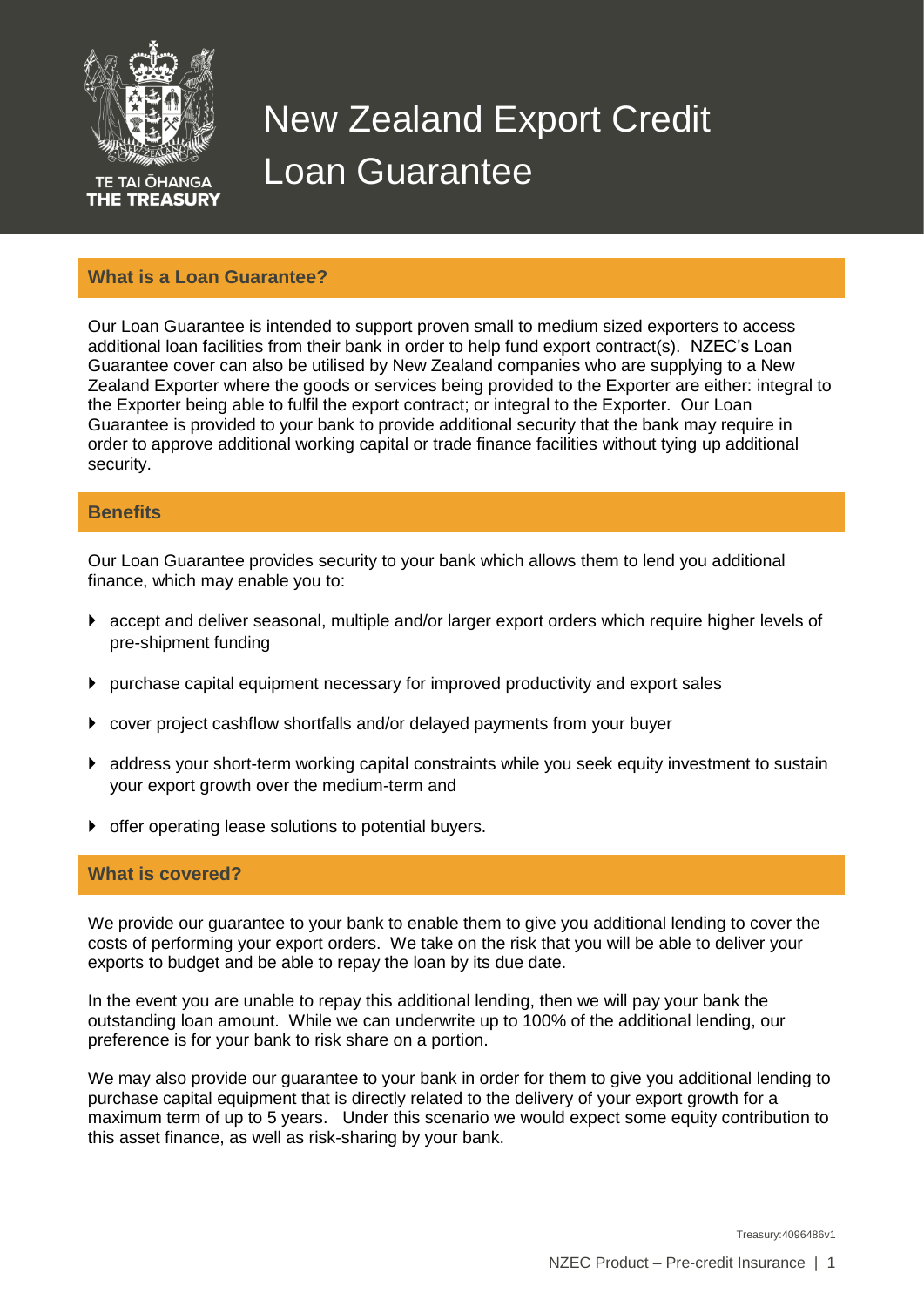It is important to note that our guarantee is an indemnification to your bank to enable you to have additional borrowing. In the event you are unable to re-pay the additional lending and we indemnify your bank, we will then seek to recover this amount from you.

Our cover can be issued in the following currencies: NZ dollar, Australian dollar, US dollar, Canadian dollar, the euro, Japanese yen, Chinese renminbi, or UK sterling.

#### **How it works**

If your bank is unable to lend you additional money to finance your export growth, then you both submit a joint Loan Guarantee application to us.

We work closely with you and your bank to understand your business, the need for this additional lending, and how it will be repaid. Our assessment focuses on the technical, managerial and financial abilities for your business to successfully deliver your exports and repay the loan as required.

If we approve your application, we will provide our Government-backed guarantee to your bank to enable it to provide you additional lending. As an example, your bank may put in place a separate trade finance facility, which is solely used to pay the costs in delivering your export contract(s) and which is repaid from your foreign buyer(s).

How the Loan Guarantee works is summarised in the diagram below:



We recommend that you discuss your export finance and capital requirements with us and your bank as early as possible. If you would like to email us an enquiry for our indicative feedback, please complete the **information checklist** available on our website: <https://exportcredit.treasury.govt.nz/what-we-do/how-apply>

In the event you cannot repay the additional lending, we will indemnify your bank.

We normally don't require director's guarantees or seek to share in general securities already provided to your bank. In certain scenarios we may seek to risk-share with the bank over security, including where we are helping to fund an asset.

A standard condition of our cover is that you have an obligation to repay us in the event we indemnify your bank.

#### **How to apply**

The key eligibility criteria for our support are:

confirmation that you are a New Zealand registered company